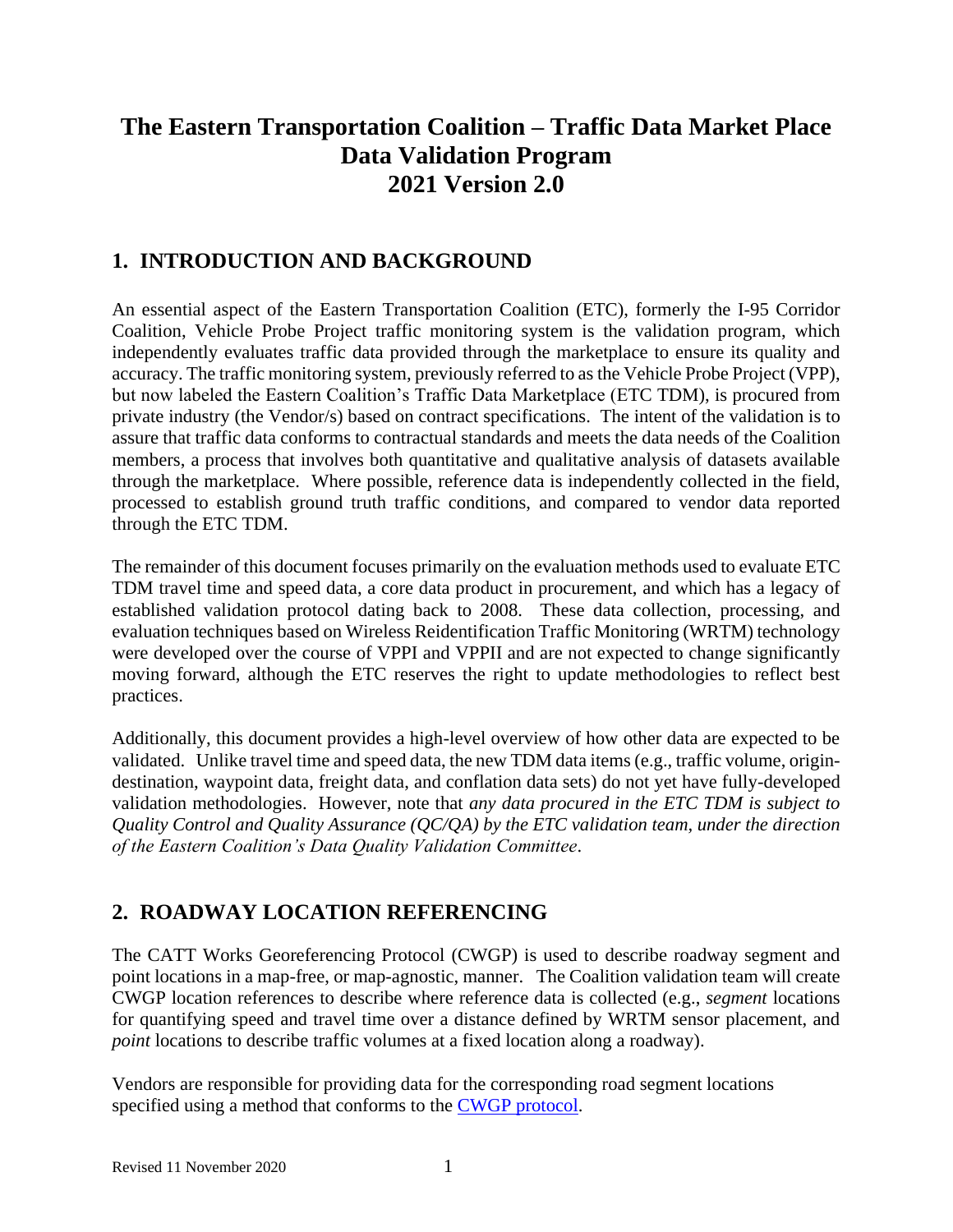# **3. TRAVEL TIME AND SPEED DATA VALIDATION**

Travel time and speed data, a core data product in the ETC TDM and the core data item from VPPI and VPPII, are validated by deploying re-identification sensors along a target corridor, collecting travel time data from a sample of vehicles passing by the sensors, and using the sampled data as the basis for comparison with travel time data provided by vendors as part of the ETC TDM. Various techniques are used to compare data sources, which evolved over the course of the first two iterations of the Vehicle Probe Project. These analysis techniques may be improved and modified over time as technology and research evolve, but the general validation approach is expected to stay essentially/structurally the same as the current process described below.

## **3.1 WRTM Data Collection**

Portable Wireless Re-Identification Traffic Monitoring (WRTM) sensors are deployed at strategic locations along selected road segments to record, identify, and later re-identify at a downstream location unique electronic signatures (i.e., MAC Ids) emitted by in-vehicle electronic equipment via Bluetooth, Wi-Fi and other technologies. These portable sensors which were initially developed in the Center for Advanced Transportation Technology (CATT) at the University of Maryland run on rechargeable batteries and are suitable for about 10-14 days of continuous data collection. While deployed in the field, each sensor continuously records the MAC ID and timestamp of Bluetooth and Wi-Fi-enabled electronic devices that pass through its detection radius. Note that the sensors also have embedded GPS location devices for both precise positioning and time references.

After the data collection is complete, raw data is extracted from each device and uploaded to a server where it can be downloaded by the validation team for post processing and further analysis. Matching MAC addresses between consecutive sensors generates travel time samples, which form the basis of comparison to VPP travel time and speed data. This process is illustrated visually in Figure 3-1 and described in further detail later.



**Figure 3-1.** WRTM Travel Time and Speed Data Collection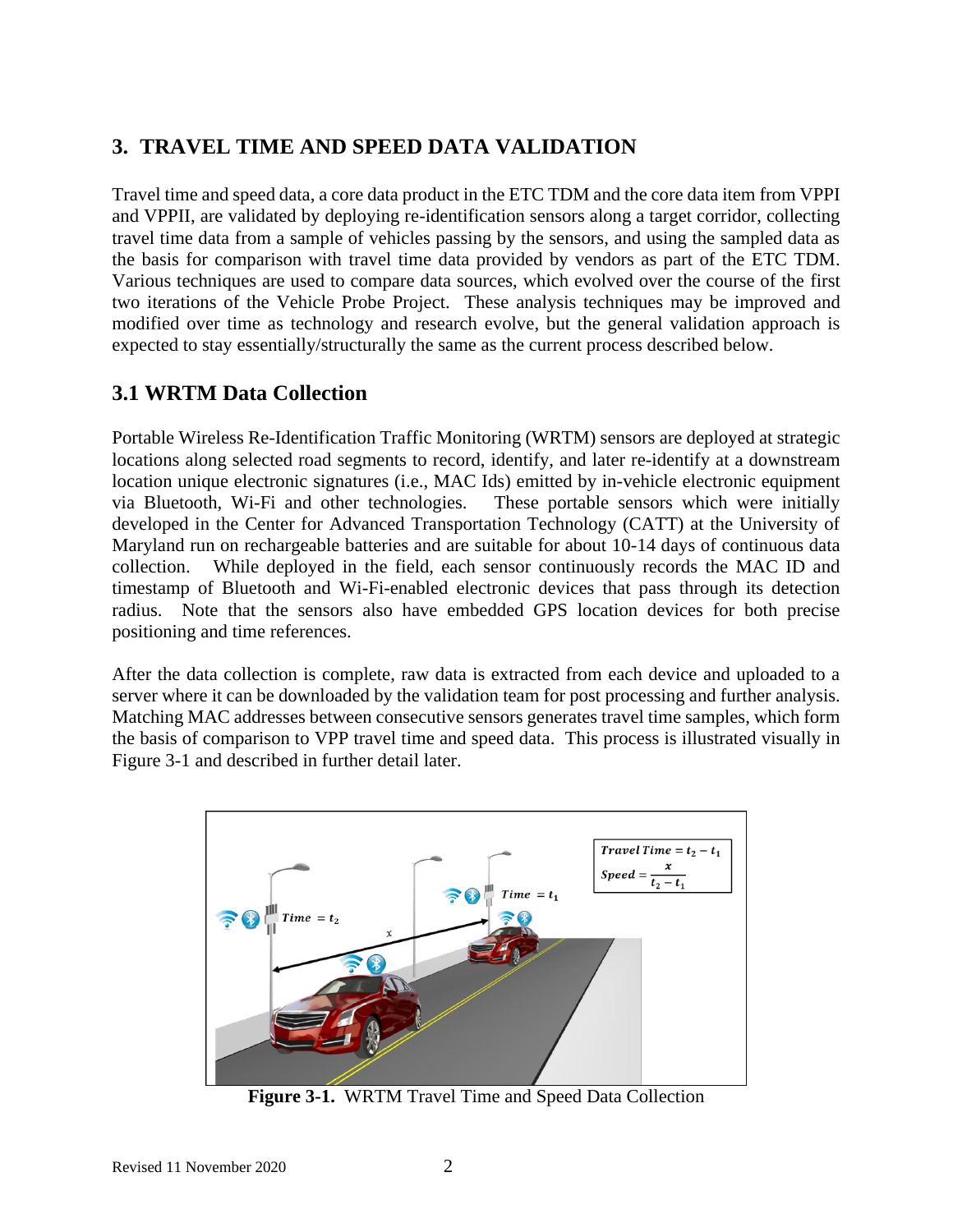Note, as per the ETC TDM, travel time is the basis for measurement. Speed data, referred to as space-mean speed for a segment, is simply the distance for the segment divided by the travel time. It is NOT spot speed, or average speed measurements along the segment (referred to as time-mean speed in academic literature).

Travel time and speed data are typically collected on a quarterly basis. Data collection locations are selected based on discussion between the Coalition validation team and host member states. The goal is to identify road segments that are of interest for the member states while also advancing broader validation research initiatives. Initial validation efforts primarily targeted freeway facilities, and over time have increasingly placed greater emphasis on arterials (i.e., interrupted flow facilities due to traffic signals) and other more complex traffic flow scenarios.

Currently, the Coalition contracts with a data collection company that is responsible for deployment logistics. Thus, the Coalition validation team focuses primarily on planning the deployment and analyzing the subsequent data, while the responsibility of managing the sensor fleet, obtaining necessary permits, and installing and tearing down sensors is handled externally.

# **3.2 Data Processing Overview**

WRTM reference travel time data requires a sequence of processing steps to transform raw MAC Id detections into filtered travel time and speed records that can be subsequently aggregated and used to characterize 'ground-truth', or reference, traffic conditions. Likewise, travel time and speed data provided by the vendor, and reported in 1-minute epochs along road segments defined by WRTM sensor locations, often needs to be adjusted to be aligned with the WRTM reference data. The validation team attempts to place sensors at logical junctions and landmarks that typically align with map segments from Traffic Message Channel base maps, however, often time field conditions, safety measures, and available mounting opportunities does not allow for an exact match. With the Traffic Data Marketplace, the Coalition is requiring support of the CATTWorks Georeferencing Protocol (CWCP). This will provide a common method to reference sensor and segment locations, and thus make validation procedures less resource intensive.

Figure 3-2 provides a high-level visual overview of the data processing steps. The WRTM processing workflow involves matching raw MAC IDs to form travel time records, filtering travel time observations to remove outliers, and grouping or aggregating the records to characterize ground truth traffic conditions for relevant analysis periods. The specific data processing details – particularly how the travel time observations are aggregated or grouped (e.g., 5-minute average travel/time speed estimates, percentile-based statistics summarizing typical hour-of-day travel times) – vary across analysis methods and are explained in further detail in the sections that describe each analysis. The data processing workflow ETC TDM vendor data mainly involves ensuring that the data feed corresponds to the same time periods as WRTM data and is aggregated and grouped in a similar manner.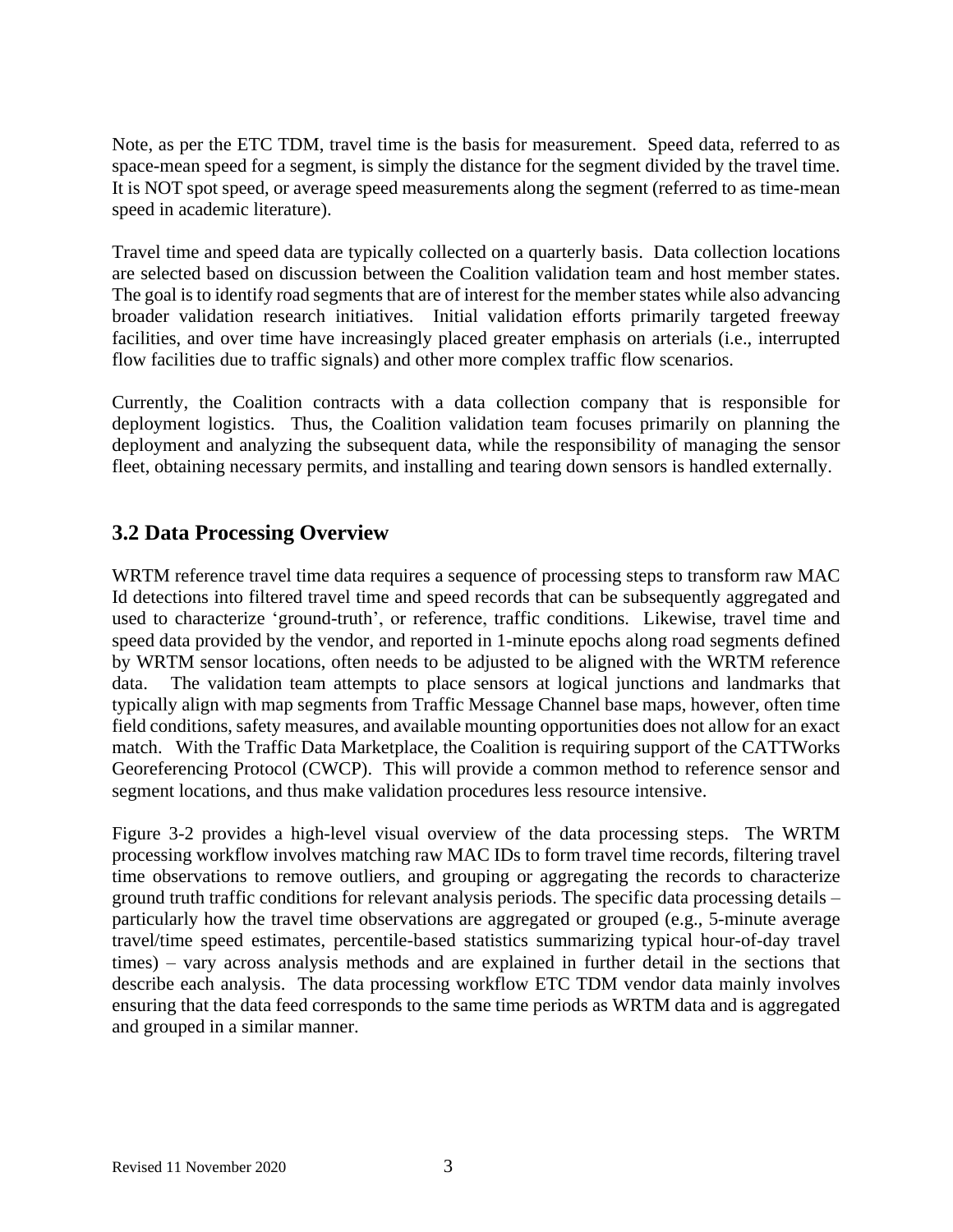

**Figure 3-2.** WRTM and VPP Data processing framework.

# **3.2.1** *WRTM Data*

## **Match MAC Ids and filter WRTM travel time observations**

Raw travel time observations obtained by matching MAC IDs from adjacent WRTM sensors are first filtered to remove outliers. The filtering step is necessary because WRTM sensors sometimes re-identify vehicles that stop between sensors or record travel times from pedestrians or nonmotorized vehicles that are not representative of actual traffic conditions.

## **Aggregate WRTM records**

After outlier observations are removed, the remaining data represents valid travel time observations, and are grouped or aggregated to characterize traffic conditions for a given analysis period (defined by trip end times). Note that the aggregation process is analysis-dependent; some analyses involve summarizing data into highly granular five-minute bins, while others group observations across many days to quantify time-of-day patterns.

Various descriptive statistics can be used to summarize the central tendency and variability of WRTM samples for a specified analysis period. Examples of descriptive statistics include mean, median, standard deviation, coefficient of variation, and inter-quartile range. Additionally,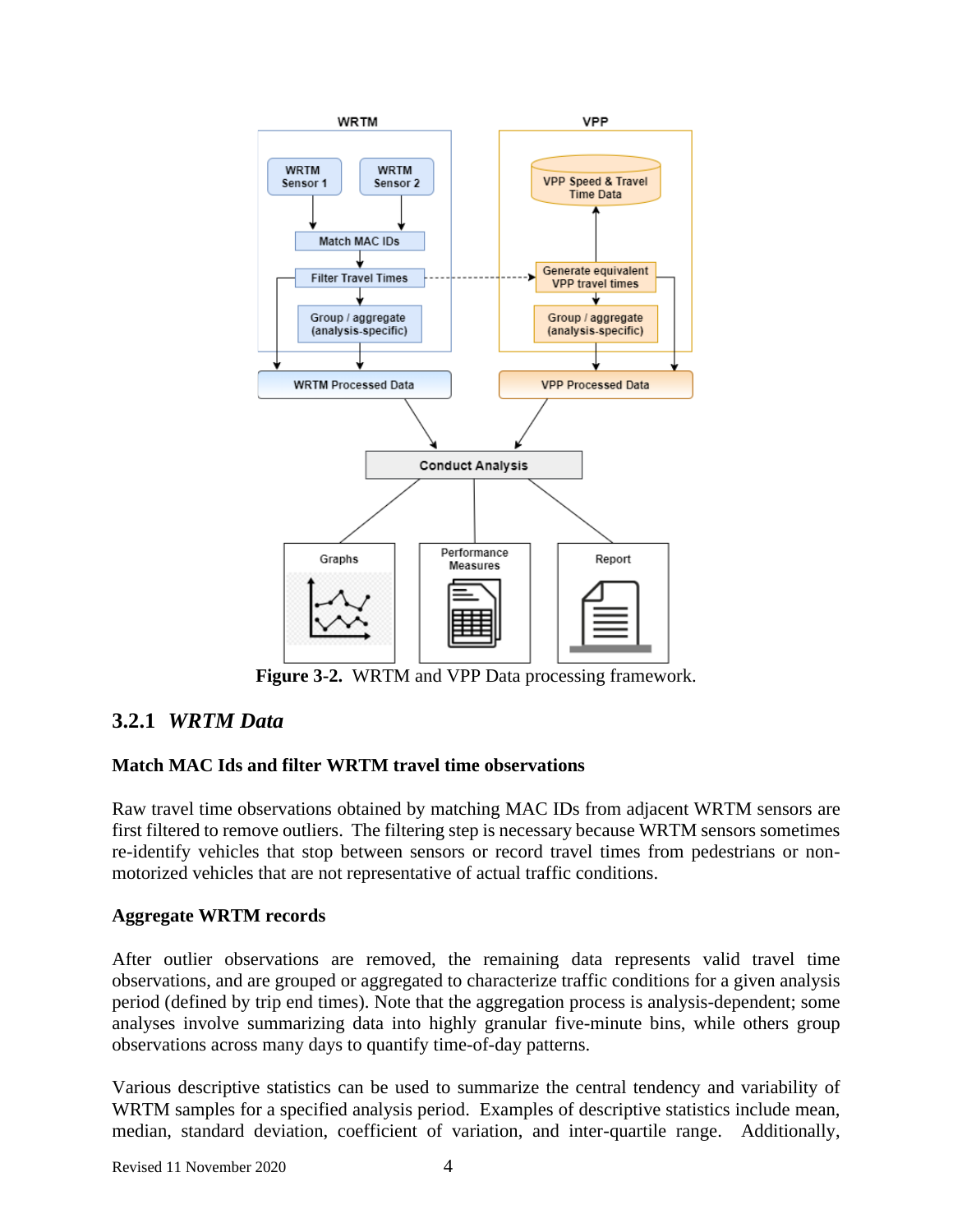WRTM sample data can be used to make inferences about the mean travel time and speed of all vehicles on the road via inferential statistics. Although aggregation details can vary slightly depending on the analysis context, the most common approach used are described below.

#### *Traditional Analysis Aggregation*

The aggregate speed estimate for each five-minute interval serves as the basis of comparison with the corresponding ETC TDM travel time/speed data feed, and therefore plays a crucial role in determining the results of the traditional validation process.

The best single-value estimate of the true space-mean speed is the space-mean speed of the WRTM travel time observations  $\boldsymbol{t}t = \{tt_1, tt_2, ...$ ,  $tt_n\}$ , which is shown in Eq. 3-1 and computed as the ratio of the segment length L to the average observed travel times samples  $\bar{t}t_W$ .

$$
S_W = \frac{L}{\bar{t}t_W} = \frac{L}{\frac{1}{n}\sum_{i=1}^n t t_i}
$$
\n(3-1)

To account for uncertainty in the sampling process, an interval estimate is constructed using a band whose width is proportional to the standard error of the mean speed. The bounds of this band (i.e., lower/upper bound speed,  $[S^{lb}, S^{ub}]$ ) are defined in Eq. 3-2, where  $S_W$  is the space-mean speed of the WRTM samples from Eq 1 and  $SE_W$  is the standard error that is estimated based on Eq. 3-3 using the standard deviation of WRTM speeds  $SD_W$ , and sample size *n*. Eq. 3-4 defines the standard deviation  $SD_W$ , where speed observations  $\{s_1, s_2, \dots, s_n\}$  represent the equivalent speed for each travel time observation  $\{tt_1, tt_2, \dots, tt_n\}$ , and  $\bar{S}_w$  is the arithmetic mean speed of the samples from the interval, which is computed as shown in Eq. 3-5.

$$
[S^{lb}, S^{ub}] = [S_W - 1.96 \cdot SE_W, S_W + 1.96 \cdot SE_W]
$$
\n(3-2)

$$
SE_W = \frac{SD_W}{\sqrt{n}}\tag{3-3}
$$

$$
SD_W = \sqrt{\frac{\sum_{i=1}^{n} (s_i - \bar{S}_w)^2}{n - 1}}
$$
(3-4)

$$
\bar{S}_w = \frac{1}{n} \sum_{i=1}^n s_i \tag{3-5}
$$

This band (Eq 3-2) serves as a proxy for the 95% confidence interval, and gets wider when the sample size is small or there is more variation in the observed WRTM speeds.

#### *3.1.2 Vendor Data Processing*

Vendor data is spatially aligned with the reference data through use of CWGP, but may not be aligned temporally. Vendor data is typically reported at regular intervals (e.g., 1-minute), with each record representing the average travel time / speed *during that specific period*. In contrast, WRTM travel time observations can span multiple time periods, but each trip is associated with the timestamp corresponding to its end time. Thus, WRTM sample data for a given interval represents the average travel time / speed *for trips ending during that specific period*. To facilitate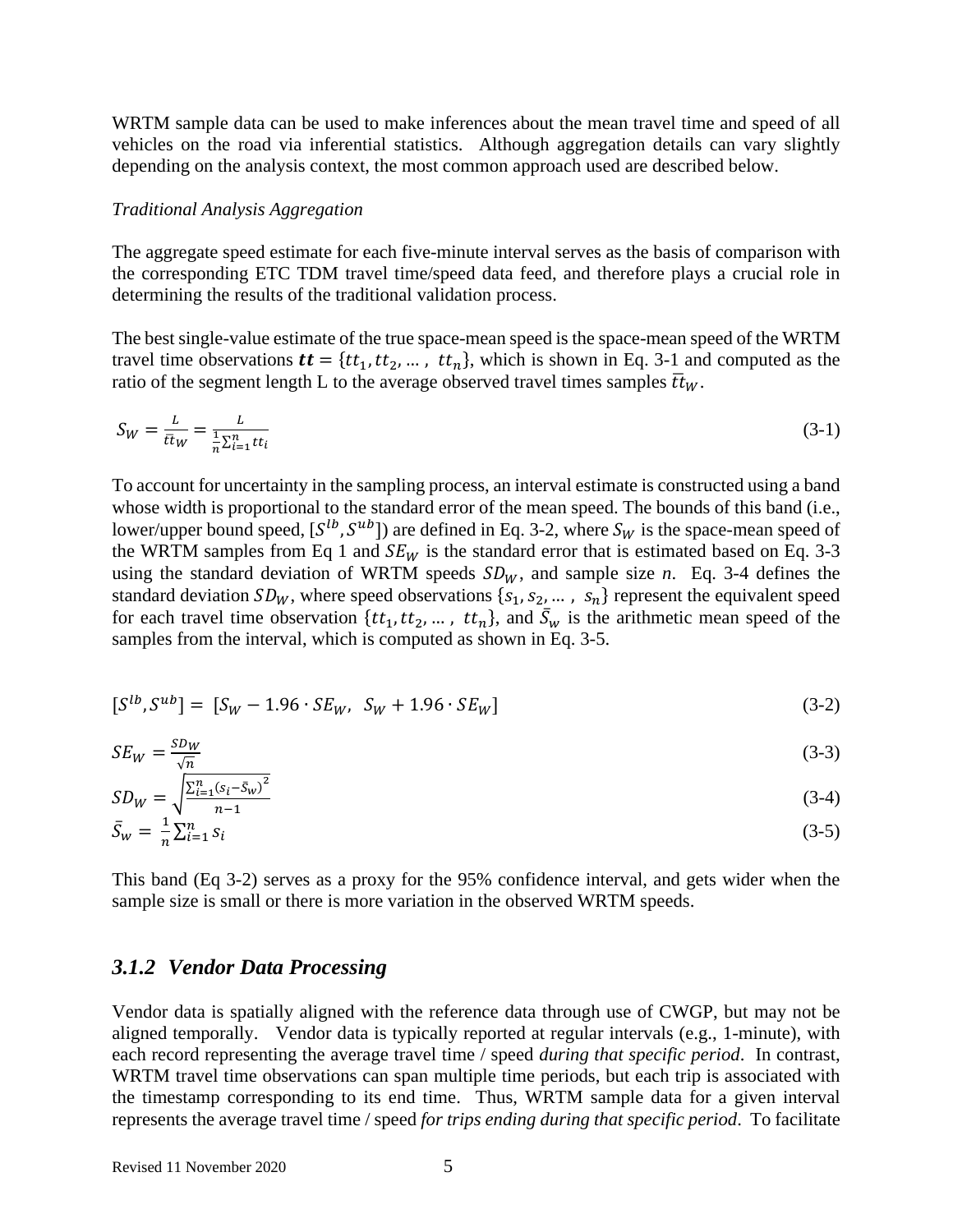a fair comparison with WRTM data, the reported vendor data is adjusted to ensure temporal alignment as explained in the next section.

## **Adjust vendor data records to reflect trip end times**

The vendor data which reports average speed/travel time *during* each 1-minute interval is adjusted to reflect average speed and travel time for a vehicle that *ends* during the 1-minute interval. The simple example below illustrates this process.

Consider a 1-mile road segment with vendor data reported as shown in Table 3-1. Note the 8:05- 8:06 period, which reports an average speed of 29 mph for trips observed *during the 1-min interval*. To compute the equivalent average speed of trips *ending* during this interval, begin by choosing the middle time value during this interval and consider it the trip end time. Using this as the ending point, work backwards in time to figure out the total travel time to traverse the segment using the speeds provided for each interval – a process shown step-by-step in Table 3-2. For example, the vehicle would travel 0.242 miles during the 30 seconds spent in the 8:05-8:06 interval, 0.533 miles in the 60 seconds spent in the 8:04-8:05 interval. At this point only 0.265 miles are remaining in the 1-mile segment, which will be traversed in approximately 28 seconds at an average speed of 34 mph. Given this information, the equivalent speed can be computed as the ratio of the total distance traveled to the total travel time;  $30.5$  mph (i.e.,  $118 \text{ s} / 1.0 \text{ mi} * 3600$ ).

|  | Table 3-1: Example VPP feed |
|--|-----------------------------|
|--|-----------------------------|

| $\mid 8:01 - 8:02$ | $8:02 - 8:03$ | $\vert 8:03-8:04 \vert$ | $\parallel$ 8:04-8:05 | $8:05 - 8:06$ | - 8:06-8:07 |
|--------------------|---------------|-------------------------|-----------------------|---------------|-------------|
| $36$ mph           | $35$ mph      | 34 mph                  | $32$ mph              | $29$ mph      | $27$ mph    |

| End                   | <b>Start</b> | <b>Interval</b> | <b>Speed</b>                  | <b>Time</b>     | <b>Distance</b>    |
|-----------------------|--------------|-----------------|-------------------------------|-----------------|--------------------|
| 8:05:30               | 8:05         | $8:05 - 8:06$   | $29$ mph                      | 30 <sub>s</sub> | $0.242 \text{ mi}$ |
| 8:05                  | 8:04         | $8:04 - 8:05$   | $32$ mph                      | 60 s            | $0.533 \text{ mi}$ |
| 8:04                  | 8:03:32      | 8:03-8:04       | $34$ mph                      | 28s             | $0.265$ mi         |
| <b>Sum</b>            |              |                 |                               | 118s            | $1.0 \text{ mi}$   |
| <b>Adjusted Speed</b> |              | $30.5$ mph      | (total distance / total time) |                 |                    |

| Table 3-2: Adjusted Speed for 8:05-8:06 period to reflect trips <i>ending</i> during epoch |  |  |  |  |
|--------------------------------------------------------------------------------------------|--|--|--|--|
|                                                                                            |  |  |  |  |

### **Aggregate VPP records**

Afterwards, the adjusted vendor records are aggregated and grouped to the same temporal period as the reference data. The specific aggregation process is analysis-specific, but the most common use case is computing the average travel time and speed for each 5-minute period for the traditional validation analysis.

Note that unlike the WRTM aggregation (which deals with individual travel time observations), VPP aggregation involves grouping records that each represent the mean travel time and speed for a more granular time period. Most commonly, this means aggregating 1-minute records into 5 minute records. When computing average speeds in this manner, the harmonic mean speed is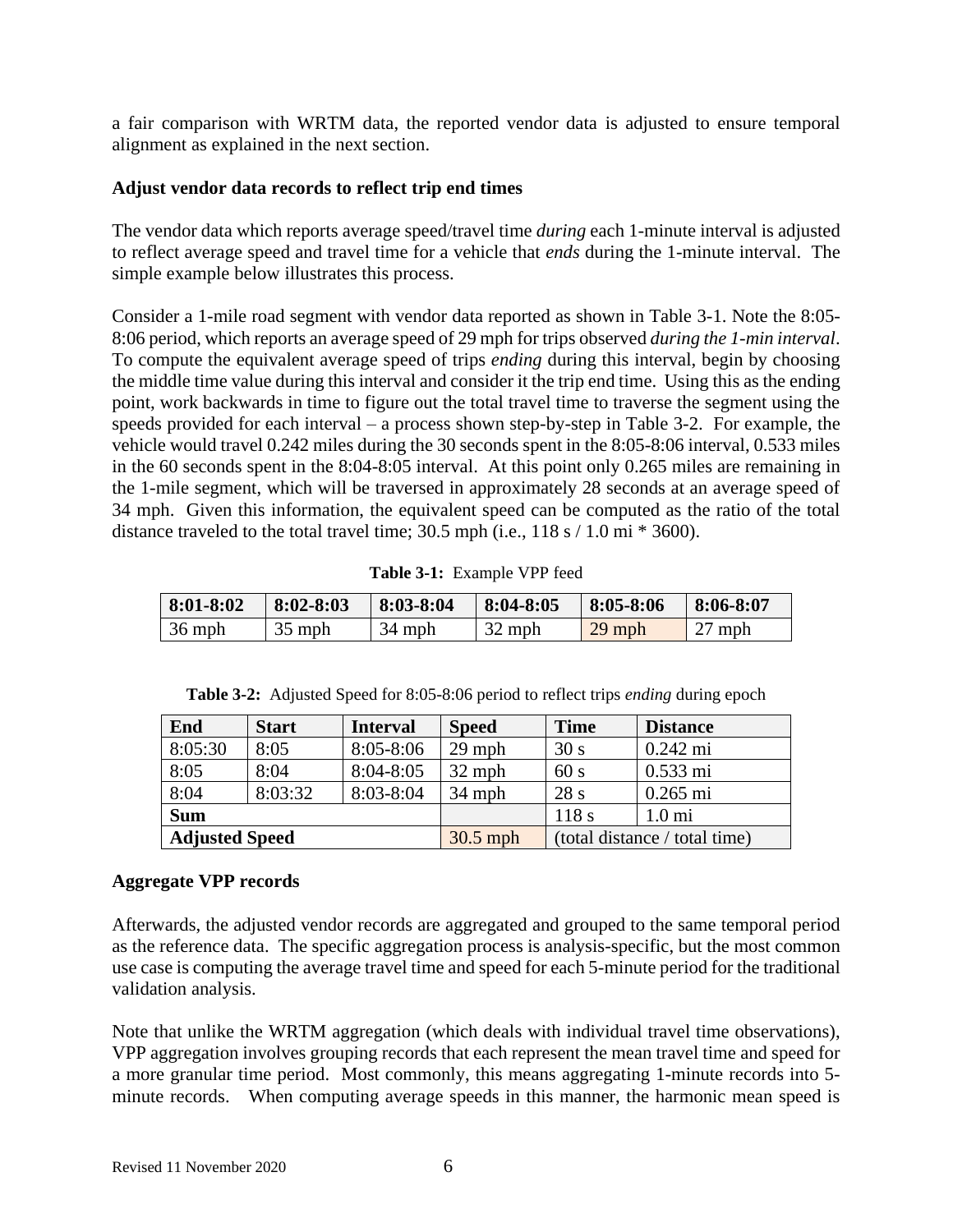used. Harmonic mean speed is equivalent to computing the ratio of total distance to total travel time for all records.

## **3.3 Validation Methods**

The following subsections describe the various validation techniques that have been developed and used for validating travel time and speed probe data in VPPI and VPPII. The so-called "traditional analysis" -- initially developed to quantify accuracy on freeway facilities and subsequently adjusted for lower-speed facilities -- has been used primarily for contract compliance in past iterations of the Vehicle Probe Project. Over time, other analyses were developed for specific purposes (e.g., focusing on congested time periods, investigating latency in data feeds, quantifying performance on signalized arterials).

Note that the validation team reserves the right to update the methodology based on best practices and introduce any additional techniques that improve the evaluation of vendor data quality. For example, in an extremely low-volume setting, temporal aggregation may need to be expanded from 5 minutes to 15 minutes to have an adequate number of observations for comparison.

## *3.3.1 Traditional analysis*

The traditional validation analysis compares vendor speeds to estimated ground truth speeds over 5-minute intervals (any reference to 'speed' implies space-mean speed unless otherwise noted), and quantifies the discrepancy in terms of two error key error metrics: Average Absolute Speed Error (AASE) and Speed Error Bias (SEB).

### **Computing Error Measures**

In the following equations  $S_R^{ij}$  represents the reference space-mean speed for trips ending in 5minute interval *i* along segment *j*, while  $S_V^{ij}$  denotes the probe vendor's space-mean speed from the corresponding period and segment.

Note that  $S_R$  may be obtained via single-value or interval estimates (as described in Section 3.2.1) In cases where an interval estimate is used for  $S_R$  while computing error measures (as is the case for evaluating vendor compliance), the error between  $S_V$  and  $S_R$  is considered zero when  $S_V$  falls anywhere within the confidence band limits.

### *Average Absolute Speed Error (AASE)*

AASE is calculated by summing the absolute difference between probe vendor speeds and reference speeds for each time interval *i* and segment *j*, and taking the average over all T observations as shown in Equation 3-6. Because the absolute value is used, positive and negative errors cannot cancel, and the result is always positive.

$$
AASE = \frac{1}{T} \sum_{i=1}^{n} \sum_{j=1}^{m} |S_V^{ij} - S_R^{ij}|
$$
\n(3-6)

*Speed Error Bias (SEB)*

Revised 11 November 2020 7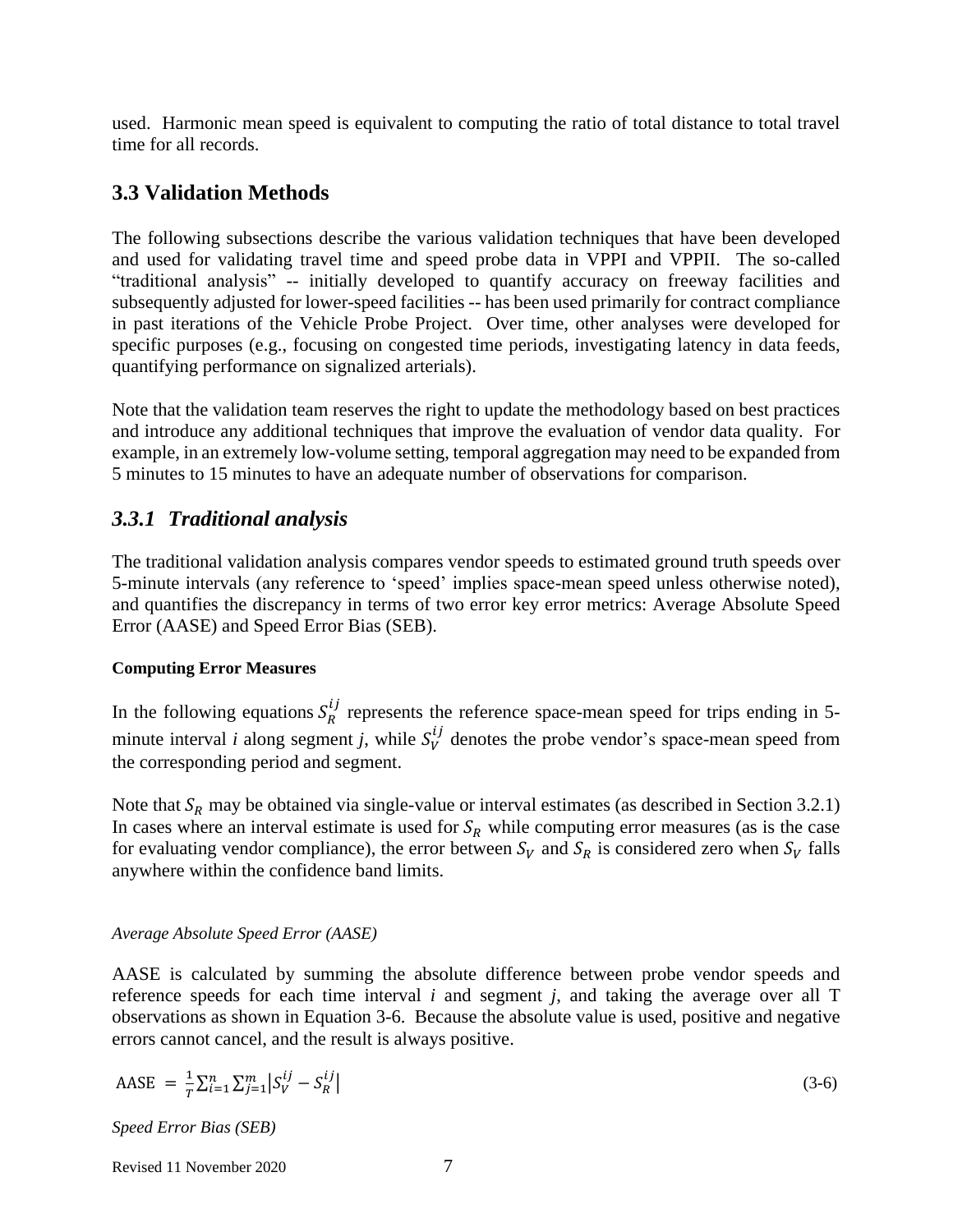Speed Error Bias is calculated similarly except the absolute value of the errors is not taken. Thus, positive and negative errors can cancel each other out, and the resulting value can provide insight into whether there is a consistent positive or negative error.

$$
SEB = \frac{1}{T} \sum_{i=1}^{n} \sum_{j=1}^{m} (S_V^{ij} - S_R^{ij})
$$
\n(3-7)

### **Reporting considerations**

Table 3-3 summarizes a typical summary of results in table format, where results are summed over all validation segments. For each speed range (which are defined separately for freeways and arterials) the AASE and SEB are calculated against the 1.96 SEM band as well as against the mean.

| <b>Speed Bin</b> |                                | <b>Average Absolute Speed</b><br>Error (<10mph) |                                | <b>Speed Error Bias</b><br>(<5 mph) | Number of 5           |
|------------------|--------------------------------|-------------------------------------------------|--------------------------------|-------------------------------------|-----------------------|
|                  | Comparison<br>with SEM<br>Band | Comparison<br>with Mean                         | Comparison<br>with SEM<br>Band | Comparison<br>with Mean             | <b>Minute Samples</b> |
| $0 - 30$         | 1.66                           | 2.57                                            | 1.2                            | 1.56                                | 2451                  |
| $30 - 45$        | 3.05                           | 4.87                                            | 0.48                           | 0.96                                | 2036                  |
| $45 - 60$        | 2.5                            | 5.56                                            | 1.17                           | 2.91                                | 8678                  |
| $60+$            | 1.23                           | 3.86                                            | 0.04                           | $-0.04$                             | 34651                 |
| All Speeds       | 1.56                           | 4.15                                            | 0.32                           | 0.62                                | 47816                 |

**Table 3-3.** Typical reporting of contract quality metrics.

Results are also reported separately for each validation segment, and are occasionally also computed for different scenarios – examples of which include peak vs off-peak periods, special events (e.g., before/after a signal re-timing test, hard-shoulder running during specific times of day), varying levels of speed variation, or for different subsets of the data feed (e.g., different confidence scores).

## **Freeway and Arterial Accuracy Specification**

Data quality requirements are based on AASE and SEB error metrics, which are computed using the WRTM interval estimate as the reference speed against which the VPP data is compared. These error measures are calculated separately in four distinct speed bins, with each 5-minute period assigned to the speed bin associated with the WRTM space-mean speed. Table 3-4 defines the speed bins for freeway and arterial facilities, and specifies the allowable values for AASE and SEB measures.

| <b>Road Type</b> | <b>Speed Bins</b>                      | <b>AASE</b> Specification | <b>SEB</b> Specification |
|------------------|----------------------------------------|---------------------------|--------------------------|
| Freeway          | 0-30, 30-45, 45-60, 60+ mph            | $\pm$ 5 mph               | 4 mph                    |
| Arterial         | $0-15$ , 15-25, 25-35, 35+ mph   8 mph |                           | 4 mph                    |

**Table 3-4**. Data quality requirements for freeway and arterial facilities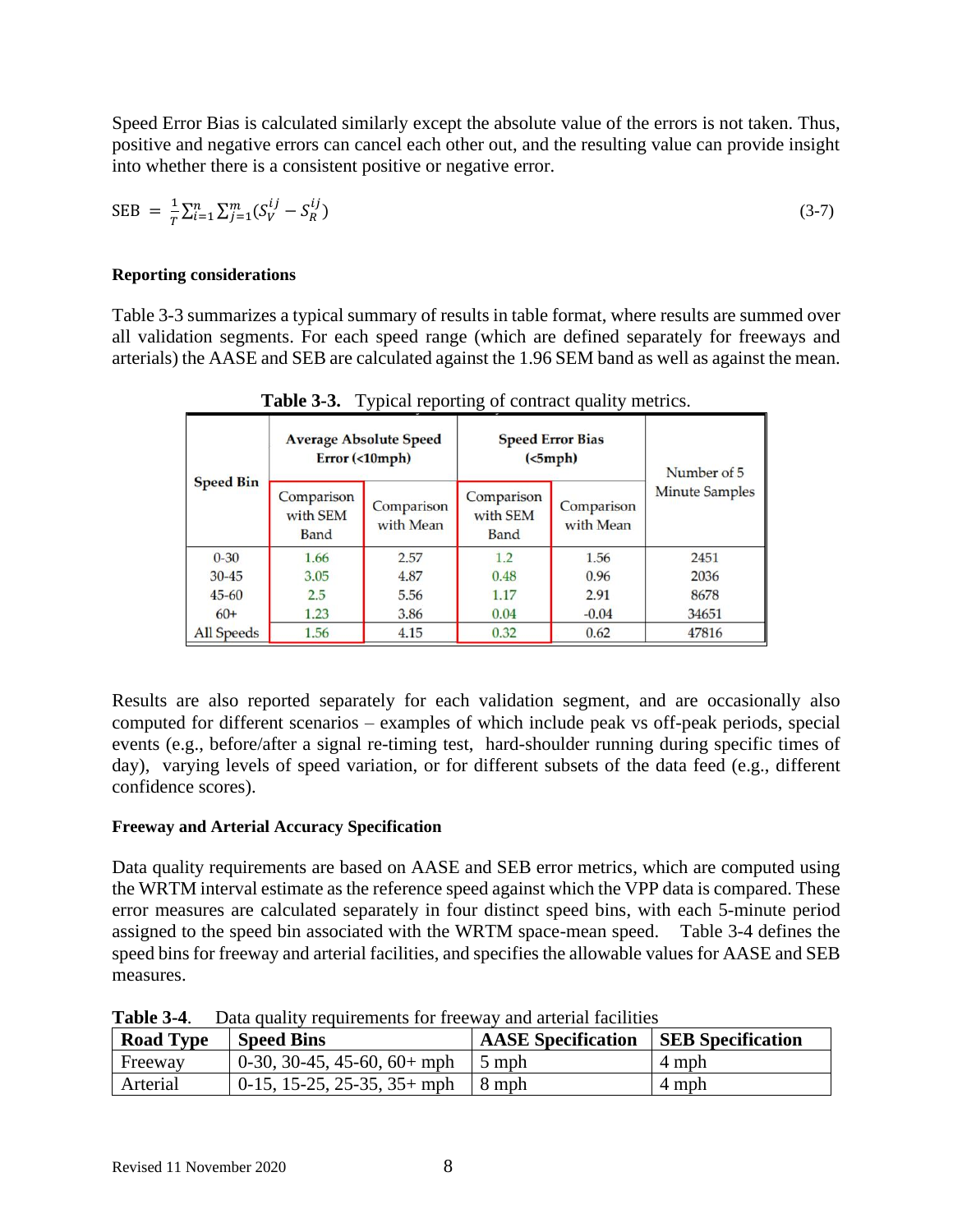## *3.3.2 Slowdown Analysis*

The slowdown analysis is an offshoot of the traditional analysis, developed to provide a more intuitive measure of probe data's ability to capture congestion events– a perspective particularly relevant for operations applications and arterial facilities.

At a high level, it involves visually analyzing 24-hour time series plots to identify slowdown events in the WRTM reference data, and then classifying VPP data based on its ability to capture each slowdown. The plots used to facilitate this process are generated as part of the traditional analysis, and thus this this method not require any additional data processing or aggregation techniques.

### **Slowdown Definition**

The definition of a slowdown event is when the mean WRTM speed decreases by at least 15 mph for a minimum duration of an hour (although on slower arterials this definition may be adjusted to speed reductions of 10 mph for at least 30 minutes).

#### **Slowdown Classification**

This analysis is a manual classification task performed by an analyst, who first identifies slowdown events based on the previously-described criteria, and then visually compares ground truth and vendor data during each relevant period, using a set of rules to determine whether each vendor "Fully Captures", "Partially Captures", or "Fails to Capture" each slowdown, resulting in a summary table as shown in Table 3-5. These classification rules are based on the magnitude and duration of speed reduction (shown visually in Figure 3-3), and are defined as follows:

- A *Fully Captured* slowdown indicates that the probe data accurately characterized both the reduction in speed, and duration of the slowdown (within 20%)
- A *Partially Captured* slowdown indicates that the probe data reported a significant disruption to traffic, but the extent of speed reduction or duration of time were in error by more than 20%.
- *Failed to Capture* indicates that the probe data either completely missed the slowdown, or the extent of speed reduction or duration of the event were significant in error such that the slowdown would not be interpreted as a significant disruption to traffic.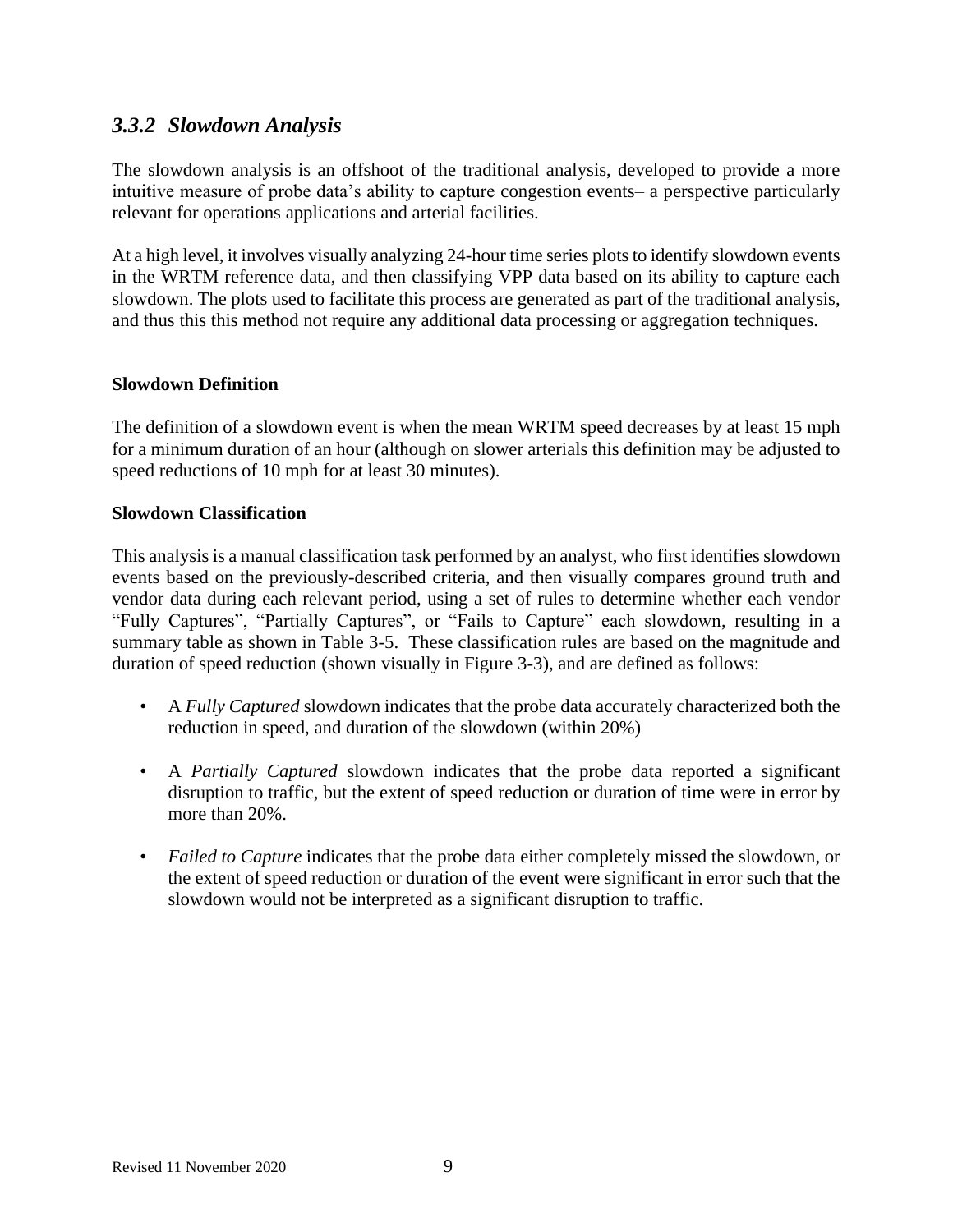

**Figure 3-3:** Magnitude and duration differences in WRTM and VPP data during slowdown.

**Table 3-5.** Example **s**lowdown analysis summary results.

| <b>Vendor</b> | <b>Significant</b><br><b>Slowdowns</b> | <b>Fully</b><br><b>Captured</b> | <b>Partially</b><br><b>Captured</b> | <b>Failed</b><br>Capture | to |
|---------------|----------------------------------------|---------------------------------|-------------------------------------|--------------------------|----|
| Vendor X      | 66                                     | 43                              |                                     |                          |    |

Although this process is currently conducted manually, it has been found to be one of the most useful ways for quantifying vendor probe performance on arterial facilities. Initial efforts have been undertaken to partially automate this process, which may be incorporated into future validation efforts.

Additionally, the validation team envisions correlating the propensity to capture slowdowns with road characteristics (e.g., signal density, AADT) and arterial traffic signal performance measures when signal data is available.

## **Slowdown Contract Specifications**

Data quality requirements are based on the following slowdown classification percentages. Because slowdown observations are sometimes sparse, the prevailing practice is to accumulate over multiple validations, and report when there are at least 10 or more slowdown observations to increase statistical significance.

- Failed to Capture: <15% (mandatory)
- Fully Captured:  $> 70\%$  (desired)

# *3.3.3 Sampled Distribution Method*

In contrast to the traditional and slowdown analyses that aggregate data in 5-minute bins and quantify data quality for each point in time, the sampled distribution method seeks to quantify the extent to which probe data captures *repeatable* travel time patterns. Accordingly, it aggregates the data over multiple days, grouping WRTM travel time observations and VPP records into timeof-day periods (e.g., 7-8 AM on weekdays), using overlay plots and empirical cumulative distribution function (CDF) curves to summarize the travel time distributions of each analysis period. By comparing empirical cumulative distribution function (CDF) curves for WRTM and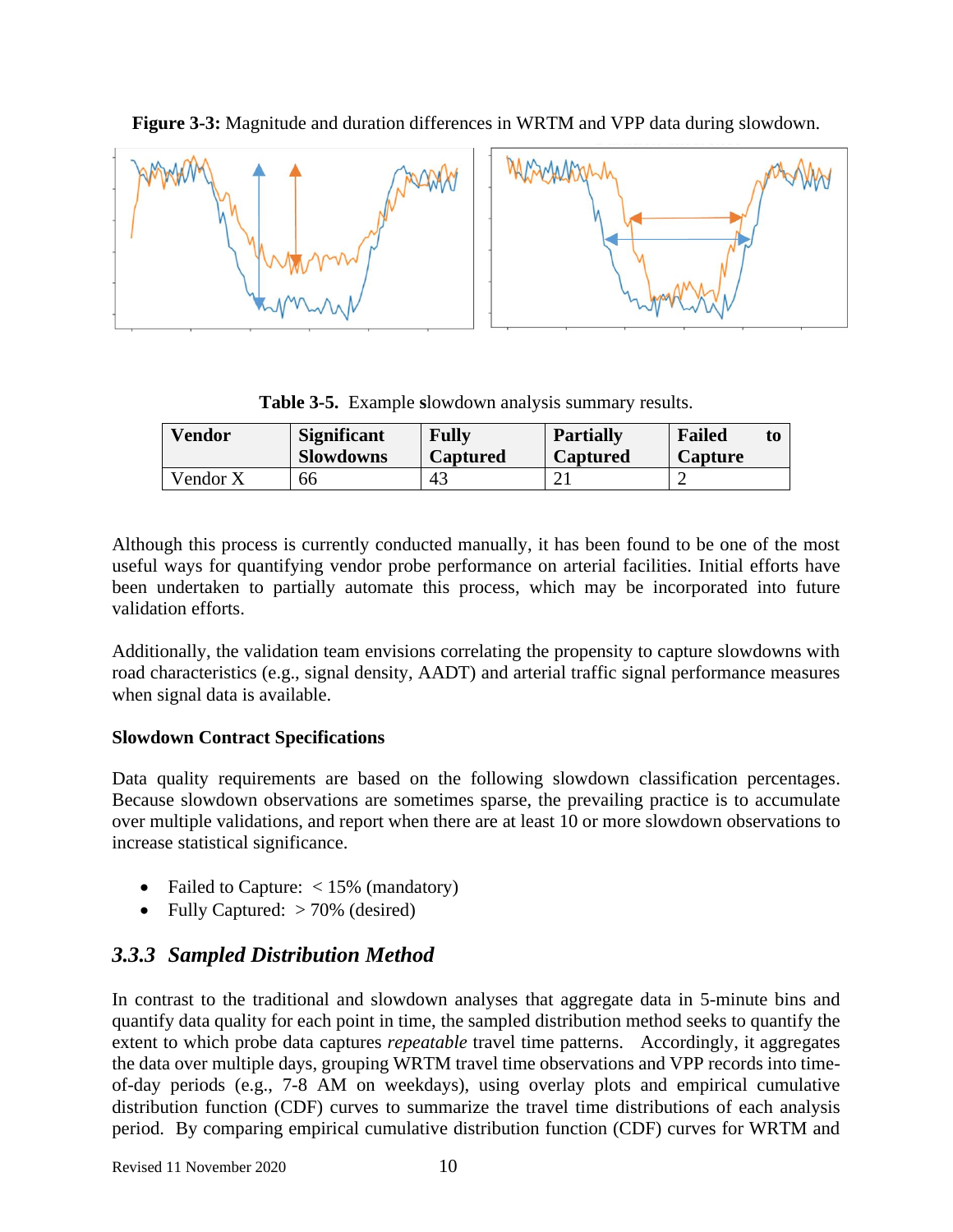VPP data – both visually and via percentile-based statistics, this method seeks to quantify the extent to which probe data captures repeatable traffic phenomena.

## **Overlay Plots and Empirical CDFs**

Overlay plots are constructed by taking multiple days of observation and graphing them on a single 24-hour timeline, a process that typically only includes weekday data. This method of overlaying data on a single 24-hour plot reinforces repeatable traffic phenomenon, enhancing the density of travel-time samples and thus increasing the visible detail of any recurring congestion. Figure 3-6 (left panel) shows an example of an overlay plot for an arterial segment, where each travel time data point collected using WRTM equipment on a weekday from an approximate two-week period is graphed on a 24-hour timeline.

The relative density of the data provides a visual indication of the probability of traversing the corridor at the travel time indicated on the y-axis. A corresponding distribution analysis is constructed from the data in the overlay plot. Each curve in a distribution analysis (called a cumulative frequency diagrams or CFDs) is constructed from the percentiles of the travel time data in the overlay plot. Figure 3-6 (middle panel) shows example CDF curves based on the overlay plots.



**Figure 3-6: Sample distribution analysis -- overlay plots (left), empirical CDF curves (middle), and boxplots/stats (right) Comparing Empirical Distributions**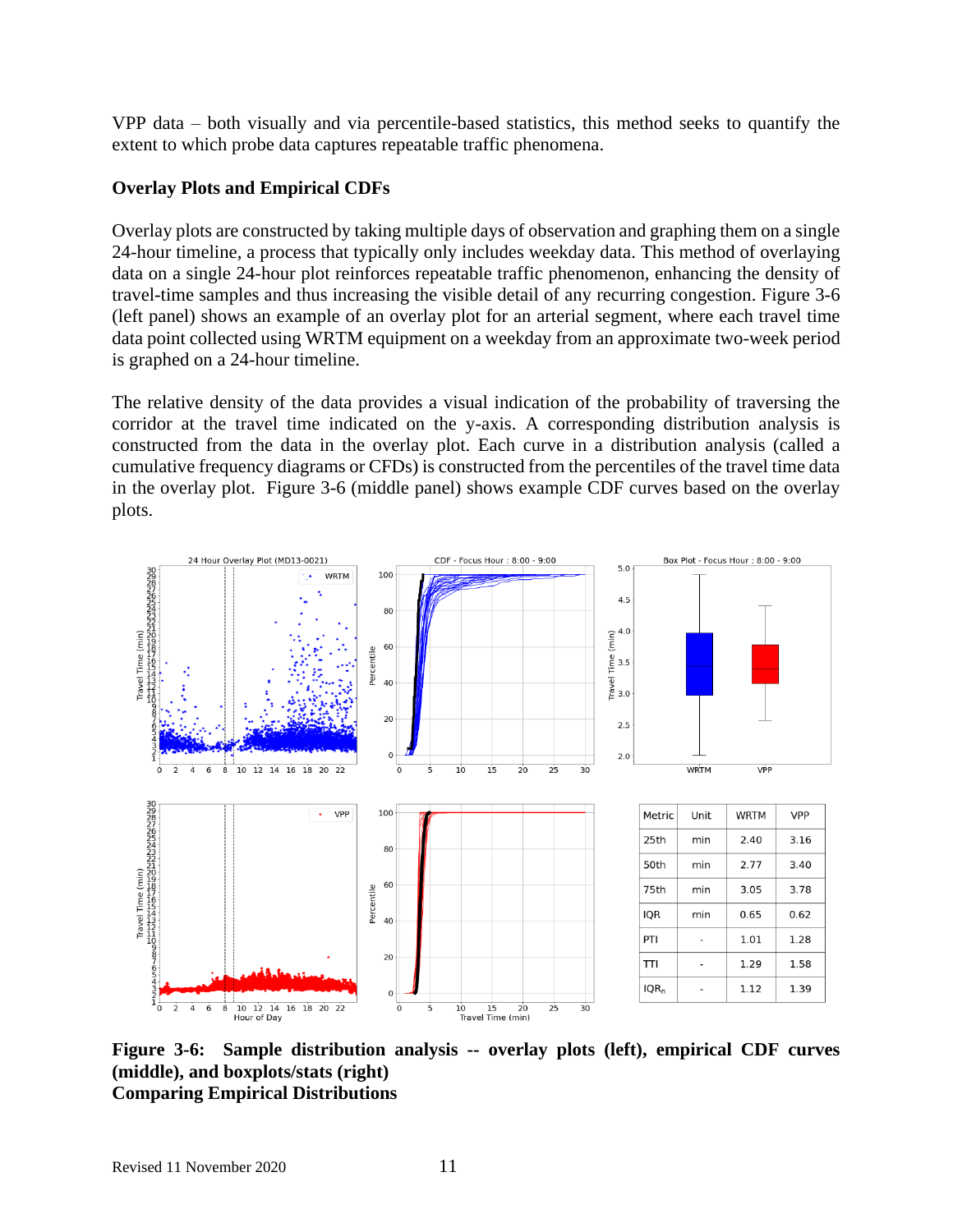Because the empirical CDFs summarize the *entire* travel time distribution (rather than just the mean value), this method can be used to identify segments with complex traffic flow patterns and travel time variation that would otherwise be missed when only looking at mean/median values. Empirical CDF curves can be compared visually, and additionally relevant percentiles can be extracted and used to form the basis for performance measures. The right panel in Figure 3-6 shows a table summarizing key percentiles and performance measures as well as boxplots comparing the travel time distributions -- formed using important percentiles from the empirical CDF (e.g., min, 25/50/75 percentile, max). Some key summary statistics include:

- Travel Time Index (TTI)
- Planning Time Index (PTI)
- Percentile summaries:  $5<sup>th</sup>$ ,  $10<sup>th</sup>$ , ...95<sup>th</sup> percentile
- Median:  $50<sup>th</sup>$  percentile, a measure of central tendency
- Inter Quartile Range (IQR):  $75<sup>th</sup>$  percentile minus  $25<sup>th</sup>$  percentile a measure of dispersion

Currently, this process relies on manual inspecting overlay plots and empirical CDF curves to gain insight into repeatable patterns. In the future, some of the WRTM and VPP percentile-based statistics may be used as the basis for calculating overall error/performance measures. As an example, averaging the difference between WRTM and VPP (normalized) median travel time across all paths and hours of the day would give an overall sense of the extent to which VPP data captures typical travel time values. Repeating this process with IQR or PTI (travel time reliabilitybased measures) would focus on the extent to which variation in the WRTM data is reflected in the VPP data.

## *3.3.4 Latency Measurement*

Latency within the Vehicle Probe Project is defined as the difference between the time the traffic flow is perturbed as a result on an incident and the time that the change in speed is reported in the traffic data. Conceptually, latency is measured by observing the time difference between the onset of a slowdown as reported by WRTM traffic monitoring, and that reported by the VPP. A graphical representation is shown in Figure 3-7, where the Bluetooth label represents the WRTM data feed is represented by the blue line

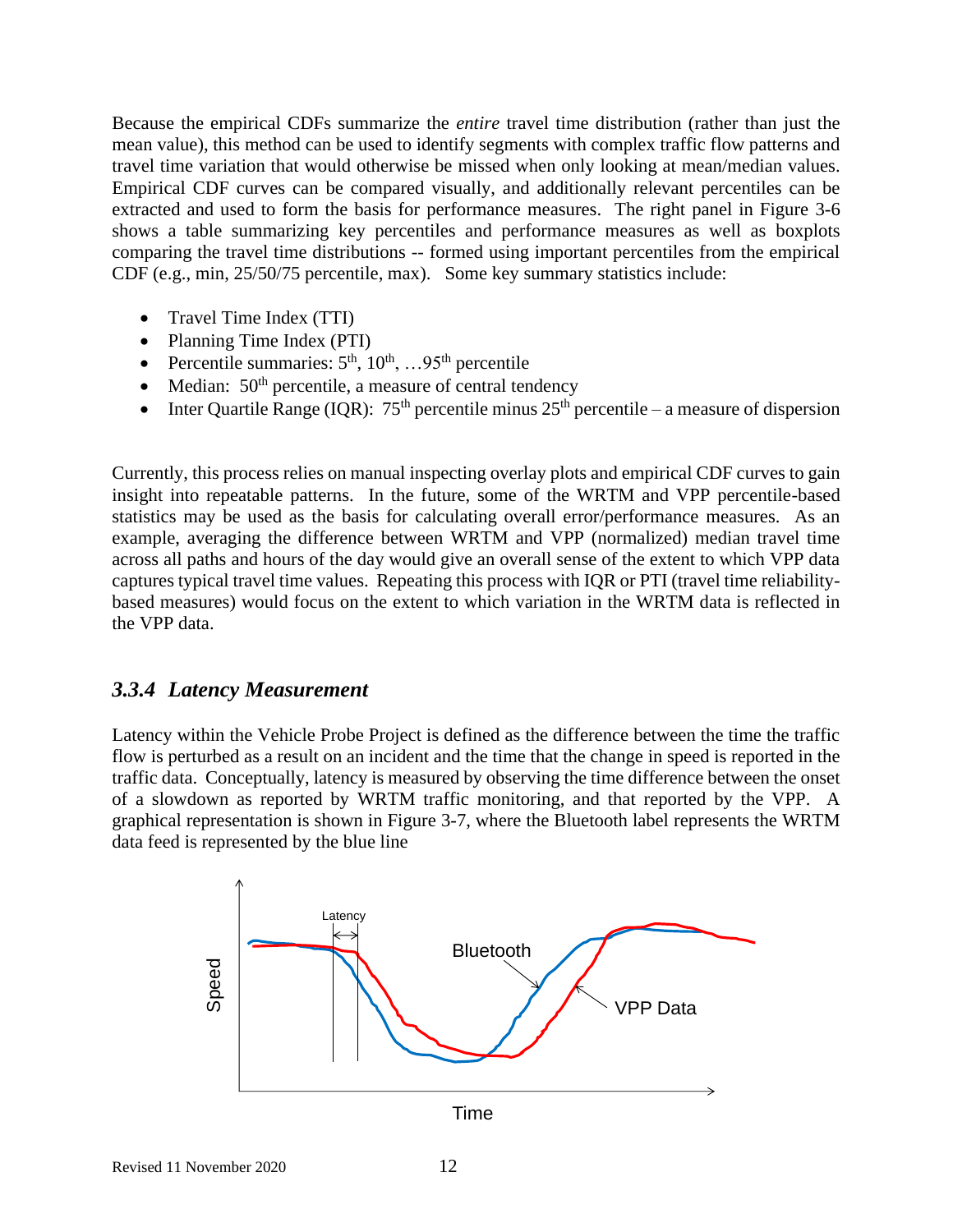## **Figure 3-7.** Measurement of Latency

Measurement of latency is on an event by event basis, where an event represents a major slowdown. The proposed basis for measuring latency within the VPP is as follows:

- WRTM data is aggregated to a one-minute basis.
- Slowdown events are identified within the Bluetooth data from which to measure latency. Candidate criteria for slowdowns is a decrease in traffic speed of 20 mph within a 10 minute period, and speed remains below the 20 mph for at least 15 minutes as illustrated in Figure 3-8.



**Figure 3-8.** Determination of a Slowdown Event

- VPP data feed is correlated to the WRTM data with a variable time offset. The time offset that maximizes the correlation during the slowdown between the Bluetooth and VPP data determines the latency for the slowdown event.
- The average latency is determined by the average of individual latency calculations across the entire validation data set.

# **4. TRAFFIC VOLUME VALIDATION**

Traffic volume data is new to the ETC TDM, and as such has not yet been validated independently by the ETC. Although specific methodologies have not yet been specified, vendor volume data will be subject to highly-quantitative validation processes, and assessed against reference sources for accuracy.

## **Methodology Development Plan**

The volume data validation team will leverage best practices identified from related volume estimation research, including the following: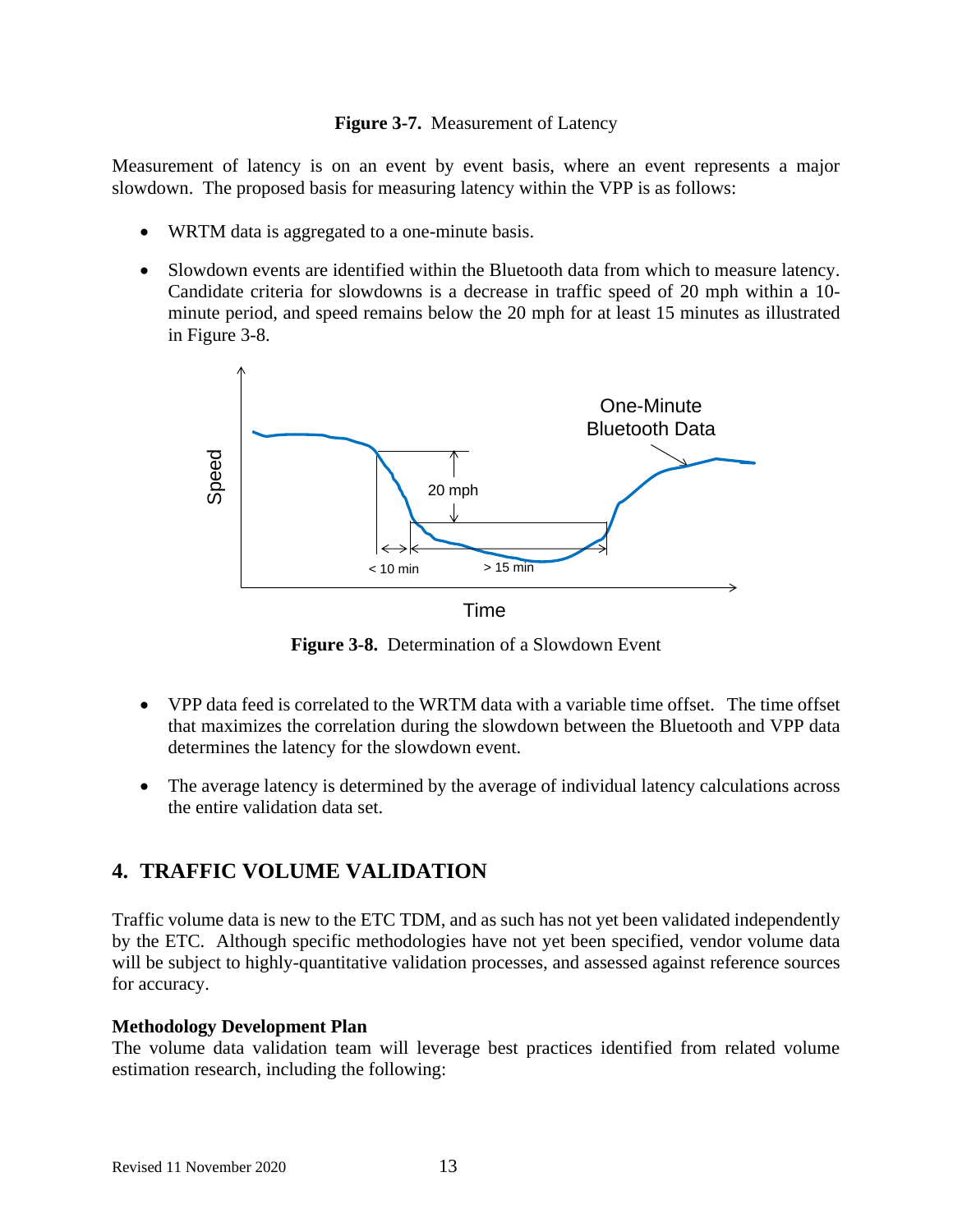- Methodology developed for USDOT project: "Non-Traditional Methods to Obtain Average Annual Daily Traffic (AADT)
- Lessons learned from the ETC Volume and Turning Movement (VTM) research initiatives in collaboration with the National Renewable Energy Laboratory and the University of Maryland Center for Advanced Transportation Technology

Additionally, a validation committee consisting of technical representatives from state DOTs will be formed (The ETC Data Validation Committee). This committee will help guide the process for evaluating volume data quality.

## **Possible Reference Data Sources**

The best way to evaluate volume data products is via an independent data source. This may not always be possible or economically feasible, but some options include:

- **Short-term field data collection** (similar to travel-time based WRTM collection). This would most likely involve contracting with a company to provide the data collection service. The physical vehicle counts could be conducted via a variety of technologies (e.g., pneumatic tubes, video-based systems, manual).
- **Obtain short-term count data from local jurisdictions.** Local jurisdictions may be willing to share short-term 24 or 48-hr count data during specified evaluation dates.
- **Obtain video feed from CCTV cameras.** If real-time video can be streamed during a desired collection period (e.g., from DOT CCTV cameras), it can be archived for subsequent analysis. The vehicle counts can then be extracted from the archived footage either via manual counting or video analytics software.

Additionally, it may be worth using publicly-available volume datasets (e.g., count data from CCS / ATR stations) as well. However, it is important to note that accuracy that these locations may not be completely representative of data quality across the road network – particularly if VPP vendors have used this data to train their volume estimation models.

### **Error Measures**

When reference traffic volume data are available, the data quality can be quantified in terms of various error measures. Three error measures used as part of the ETC Volume and Turning Movement project include Symmetric Mean Absolute Percentage Error (SMAPE), Error-to-Max Flow (EMFR) ratio (or Error to Theoretical Capacity Ratio – ETCR for freeways), and Coefficient of Determination ( $R^2$ ), shown in Eq. 4-1, 4-2, and 4-3, respectively. In each equation  $y_i =$ observed volume,  $\bar{y}_i$  = average observed volume,  $\hat{y}_i$  = model volume estimate, and  $y_{\text{max}}$  = max volume (i.e., theoretical capacity in ETCR and observed capacity in EMFR).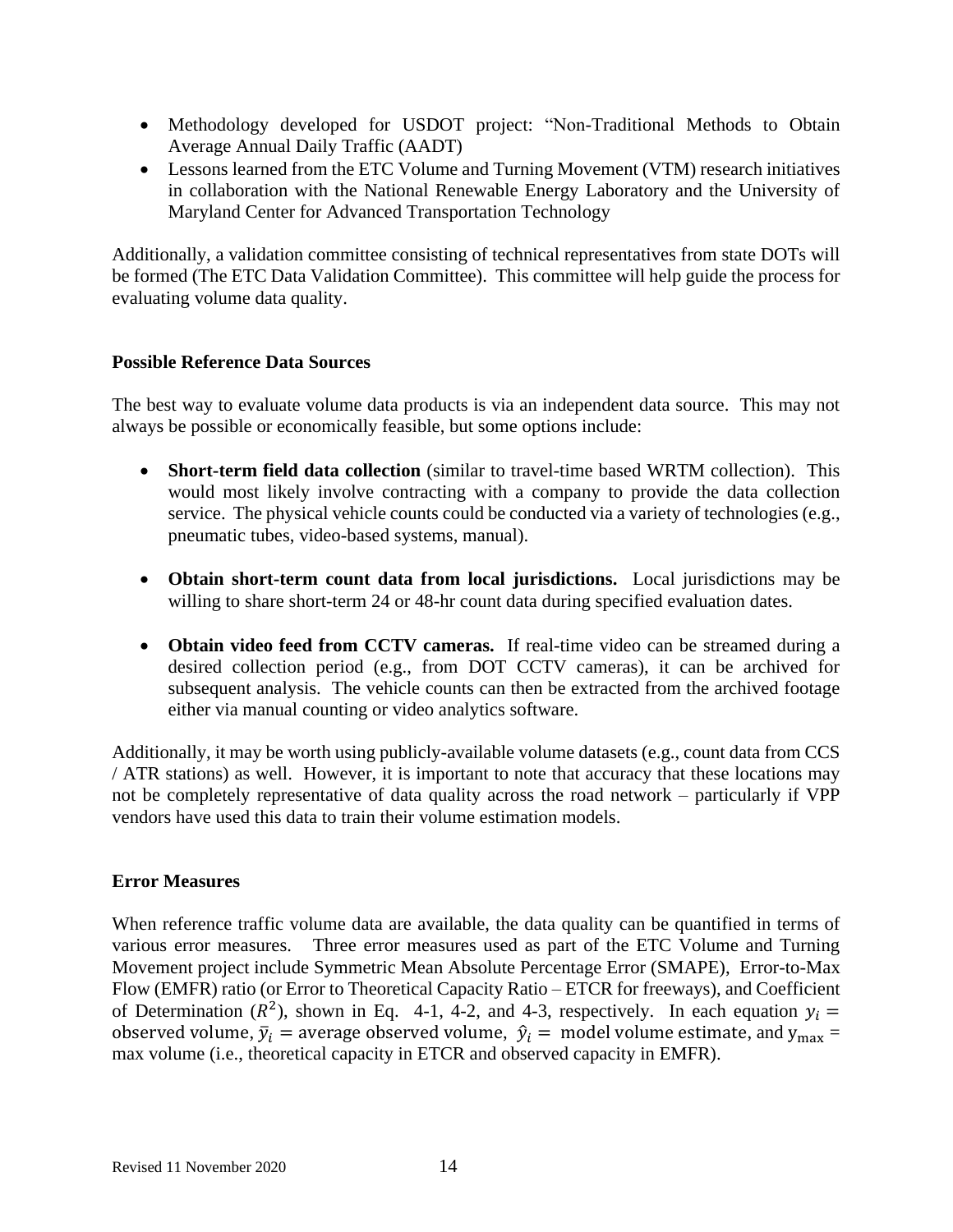$$
SMAPE = \left(\frac{1}{n}\sum_{i=1}^{n} \frac{|\hat{y}_i - y_i|}{(|\hat{y}_i| + |y_i|)/2}\right) x 100
$$
\n(4-1)

Note: SMAPE may be implemented with weighting factors, in which observed referenced volumes are used as weighting factors, putting greater emphasis on higher volume roadways.

$$
ETCR/EMFR = \left(\frac{1}{n}\sum_{i=1}^{n} \left| \frac{\hat{y}_i - y_i}{y_{max}} \right| \right) x 100
$$
\n(4-2)

$$
R^2 = 1 - \frac{\sum_{i=1}^{n} (y_i - \hat{y}_i)^2}{\sum_{i=1}^{n} (y_i - \bar{y})^2}
$$
 (4-3)

#### • **Symmetric Mean Absolute Percentage Error (SMAPE)**

- Reflects absolute volume accuracy
- Minimum accuracy expected to be:
	- o 10-15% for high volume roadways (Freeways)
	- o 20-25% for mid volume roadways (Arterials)
	- o 30-50% for low volume roadways (Local Roads)

### • **Error to Capacity Ratio / Error to Max Flow Ratio (ETCR / EMFR)**

- Captures accuracy relative to capacity (either theoretical capacity on freeways or max observed flow on non-freeway facilities)
- Minimum accuracy expected to be:
	- o 10% (5% desired) for high volume roadways (Freeways)
	- o 20% (10% desired) for mid volume roadways (Arterials)
	- o 20% for low volume roadways (Local Roads)

### • **Coefficient of Determination (R2)**

- Shows explanatory power of model
- Minimum accuracy expected to be:
	- o 0.70 for high volume roadways (Freeways)
	- o 0.80 for mid volume roadways (Arterials)
	- o 0.90 for low volume roadways (Local Roads)

While SMAPE is perhaps most intuitive, it is important to note that its interpretation is volumedependent; the denominator contains the true traffic volume. Thus, for the same absolute error, it will naturally be higher on lower volume roads and lower on higher-volume ones. In contrast, EMFR does not suffer from the same challenges, as its denominator uses the roadway capacity (ETCR for freeways) or observed maximum flow (EMFR for non-freeways).

#### **Reporting Considerations**

-

It can be useful to compute error measures separately for each validation location, and then consider the distribution of error measures across locations – an approach that minimizes the oversize impact of extreme values (either good or bad) and provides a more typical insight into overall performance. Additionally, evaluating the error measures separately for different road classes or volume levels can provide additional insight into performance.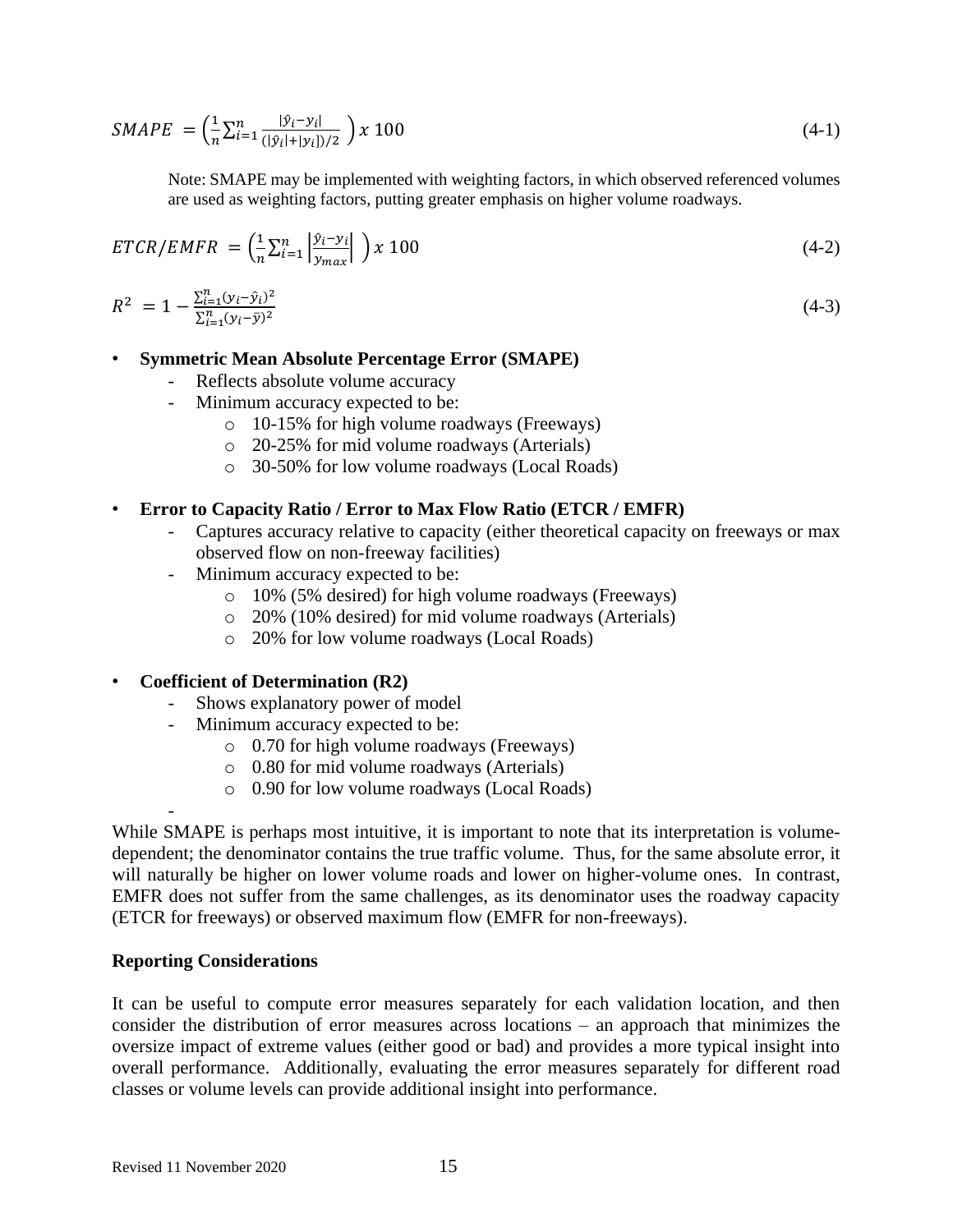# **5. VALIDATING OTHER DATASETS**

Other datasets procured through VPP may be validated if deemed appropriate by the validation team and/or committee. While the scope of such a validation will likely be limited to QC/QA (rather than an evaluating based on field data collection), the validation team reserves the right to investigate the datasets and publish its findings.

Examples of QC/QA methods may include:

• **Comparing datasets to other known sources**. For example, a dataset detailing vehicle trips can be sanity-checked by comparing the number of trips (or resulting Origin-Destination travel patterns) with those obtained via the National Household Travel Survey (NHTS) or Travel Demand Model. Figure 5-1 shows an example conducted by NREL, which shows agreement between a trips dataset and the NHTS results. While this type of comparison is generally not appropriate for computing quantitative error measures, it can give feedback about whether the data is consistent with other sources.



**Figure 5-1. Comparing Trips datasets to NHTS** (example from National Renewable Energy Laboratory)

• **Visualizing datasets.** Visually inspecting datasets can often provide useful insight into datasets and help sanity check its characteristics. For example, Figure 5-2 shows an example trajectory dataset in Maryland, with the left plot showing way GPS waypoint locations, and the right one showing a heatmap where data points are most concentrated. The waypoints are densest in the Washington, D.C. and Baltimore, MD areas as well as the corridor that connects them, an intuitive result.